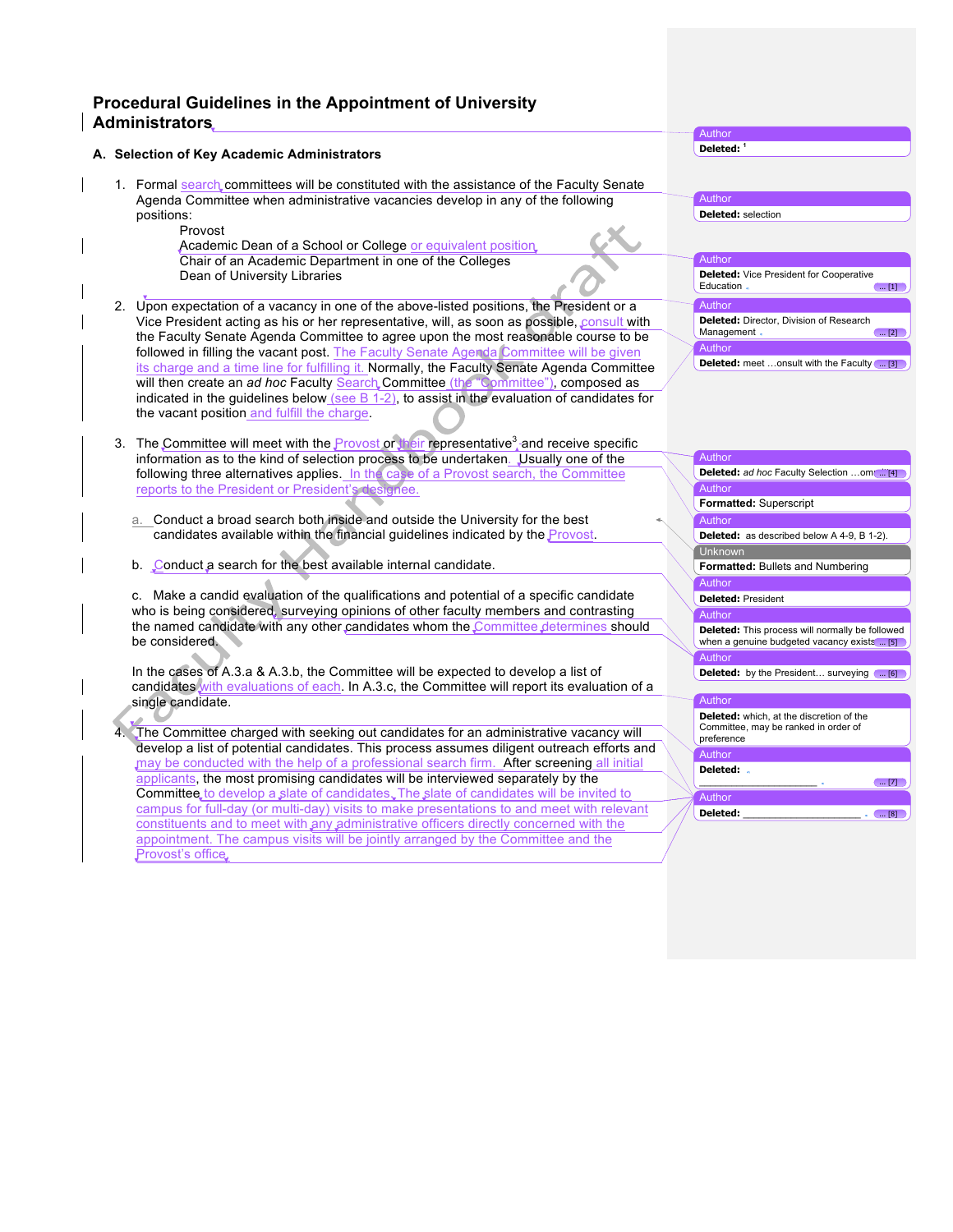5. Following the campus interviews, the Committee will develop a final report presenting to the Provost or representative a final list of recommended nominees with evaluations of each. 6. The Provost or representative will give careful consideration to the nominees proposed by the Committee and, in the unusual situation when no nominee is suitable, may ask the Committee to consider for evaluation and recommendation additional well-qualified candidates referred to the President or Provost from other sources. After completing further negotiations with any preferred candidates relative to salary, responsibilities or other matters of common concern, the Provost or representative will meet with the Committee to discuss final action. 7. After the *Provost's* decision has been made, the Committee will issue a final report to the Senate summarizing its activities, including the nature of the search (e.g., as above in A.3), the pool of final candidates, and the outcome of the process including the Committee's role, if any, in the final selection of the appointed candidate. The Committee will continue to function until a selection is made or until it is relieved by the Faculty Senate Agenda Committee. 9. All searches must comply with the University's affirmative action and equal opportunity policies and procedures. **B. Composition of Faculty Search Committees** 1. Membership a. For the Provost position and Dean of University Libraries, the Faculty Senate Agenda Committee shall constitute an ad hoc Faculty Search Committee usually comprising not more than nine persons, including four Full-time Faculty members representing different colleges, elected at large by the college's Full-time Faculty, and three additional members appointed by the Faculty Senate Agenda Committee of which two should be senior faculty members in associate dean or dean positions. Effort should be made to assure representation on the committee from the various colleges. There shall be two voting student members, one an undergraduate nominated by the Student Government Association, the other a graduate student from the relevant college nominated by the Graduate Student Executive Board in consultation with the Graduate Student Senate. b. With respect to vacancies in the position of Academic Dean or chair of newly created departments, the Faculty Senate Agenda Committee shall constitute an ad hoc Faculty Search Committee consisting of four Full-time Faculty members of the College concerned, elected at large by the College's Full-time Faculty, and three additional members appointed by the Faculty Senate Agenda Committee of which one should be a senior faculty member from another college (which may be an academic dean). No more than one member may be elected or appointed from one department until every department in the College has one representative. There shall be two voting student members, one an undergraduate nominated by the Student Government Association, the other a graduate student from the relevant college nominated by the Graduate Student Executive Board in consultation with the Graduate Student Senate. Author **Deleted:** Selection ...ommittee will devel ... [9] Author **Deleted:** President ... rovost or represe $\left( \frac{10}{2} \right)$ Author **Deleted:** President's ... rovost's decision ... [11] Author **Deleted:** Selection Author **Deleted: Selection**  Author **Deleted:** University-wide academic ... [12] Author **Deleted:** which ...n the position of Acad ... [13]